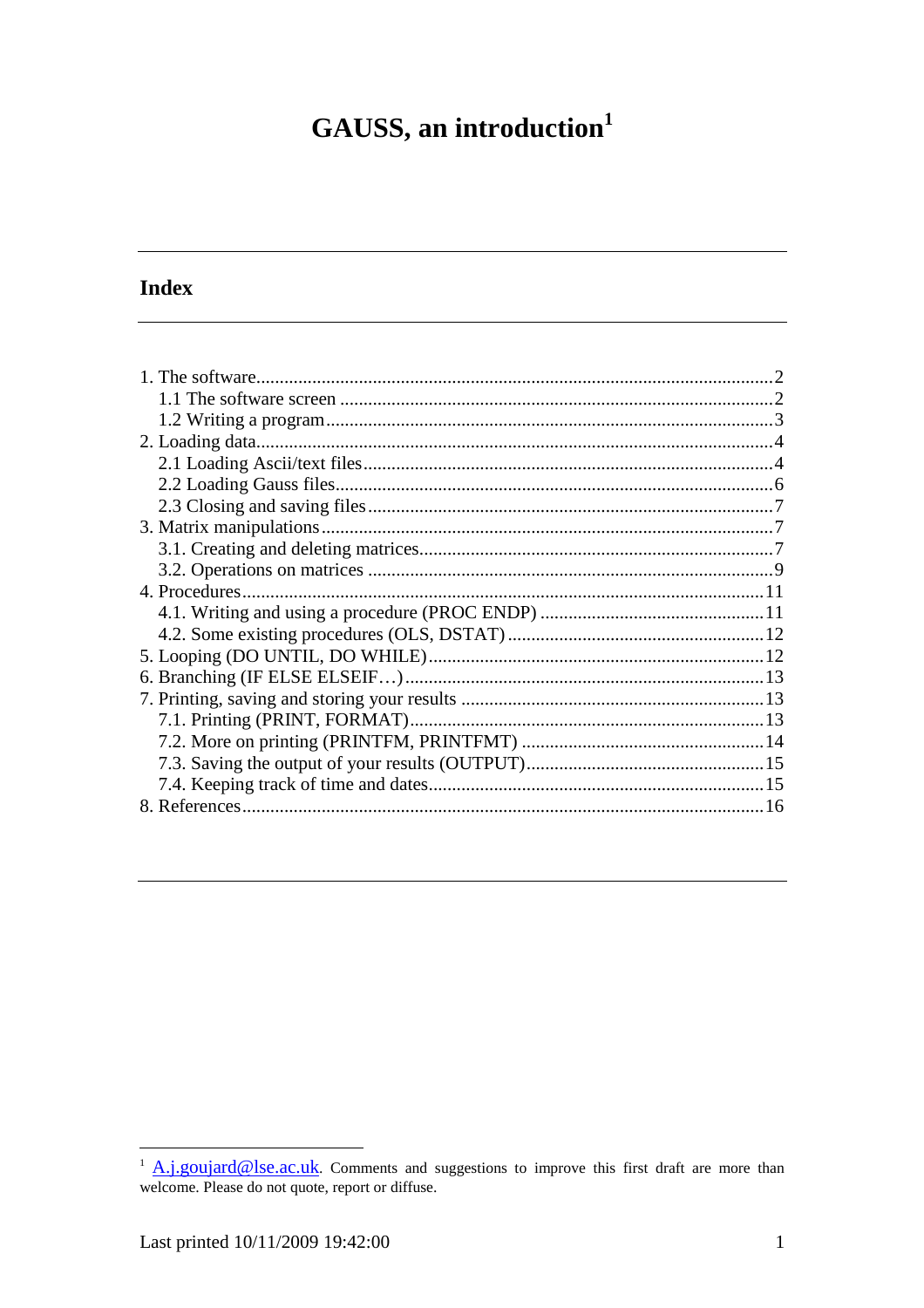This handout explains how to use GAUSS to program the estimators and matrices manipulations required for the EC475 exercises. Good programming practices and tricks to improve your programs will be provided later on. More advanced tools may be available but this document focuses on the programming structure and "how to do that" rather than on "why doing that" or "how to do that faster".

# **1. The software**

The first thing to know about GAUSS is that everything is created so as to manipulate matrices, so do not expect to be able to visualize your data as in STATA, SAS… or to have built in OLS routines. Thus more or less everything has to be programmed. However GAUSS is efficient at creating users' developed programs and fast at running them! Moreover, contrary to pure programming languages, GAUSS as MATLAB can directly manipulate matrices and has a lot of tools to transform them. It also contains pre-programmed features such as numerical optimization routines that are useful for applied econometrics.

# $\Box$ e $\mathbf{x}$ nfigure Run Debug Tools Window Help **B B R B** if  $\rightarrow$  prog.ps1.prg - D 4 2 C.Vemp  $\overline{\bullet}$  $\overline{\mathbf{x}}$ Open the program editor  $\Box$  out

# **1.1 The software screen**

The basic GAUSS screen has 2 main windows<sup>2</sup>:

- **command input:** where you can enter your own command one by one;
- **output:** where you see the results of these commands.

Eg. Typing in the command window: **print "HELLO GAUSS" ;**  Returns: HELLO GAUSS in the output window.

 $\overline{a}$  $2<sup>2</sup>$  If you do not see them directly, try manipulating the windows' sizes.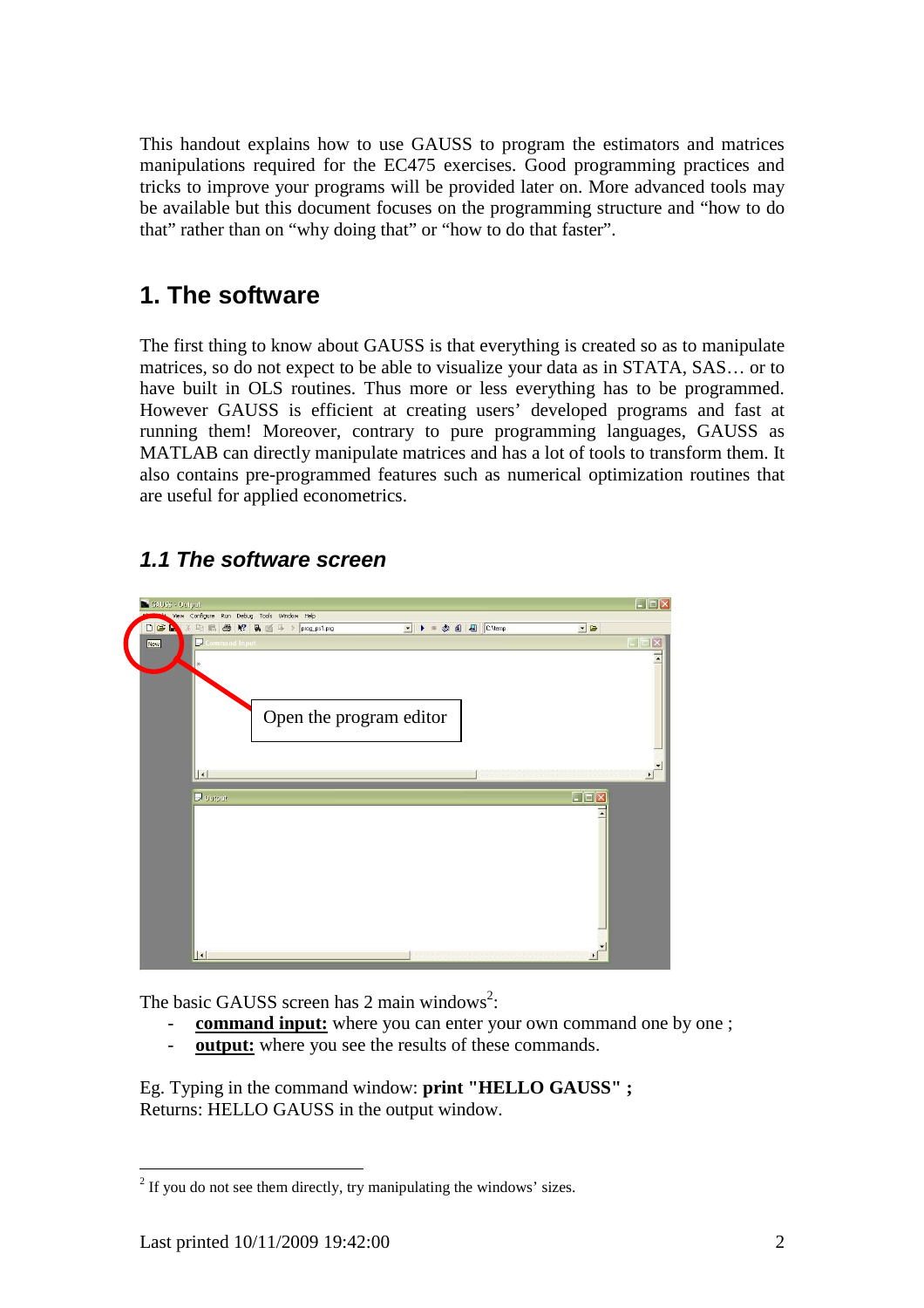### **1.2 Writing a program**

In this course, we want to be able to store the program and to combine several lines of code. So we have to create a program or code file. GAUSS has an internal program editor that you can open by clicking on the white sheet on the left this opens a third window<sup>3</sup>. You can immediately save your program wherever you want using the "save" icon. A gauss program file has a **.prg extension**. This should look like this:



Your program should have a clear start "**new ;**" and an end: "**end ;**". You can run your program in (at least) 2 ways:

**1/ directly from the program editor** using one of the blue arrows on the top of the screen **[1].** This allows you to select only some lines of code (using run selected lines on the top panel or by right clicking on your selected lines):

| $\Box$ Output            | new: | print "HELLO GAUSS".<br>print "HELLO GAUS"?" . |                            |                  |
|--------------------------|------|------------------------------------------------|----------------------------|------------------|
| HELLO GAUS<br>HELLO GAUS | end: |                                                | Browse<br>Toggle Bookmark  | Ctrl+F2          |
| HELLO GAUS<br>HELLO GAUS |      |                                                | Run Selected Text Ctrl+R   |                  |
| HELLO GAUS               |      |                                                | Cut.<br>Copy               | Ctrl+X<br>Ctrl+C |
|                          |      |                                                | Paste<br>Editor Properties | Ctrl+V           |

#### **2/ from the command window [2]:**

**run "H:\\Antoine\\TEACH-EC475\\prog\_gauss\\start\_prog.prg" ;** /\* always more secure to delimit the path using quotes then need  $\mathcal{N}$  for path  $\mathcal{N}$ 

 $\overline{a}$ 

 $3$  An other solution is to use any text editor you like, write your program, save it and rename it with a .prg extension.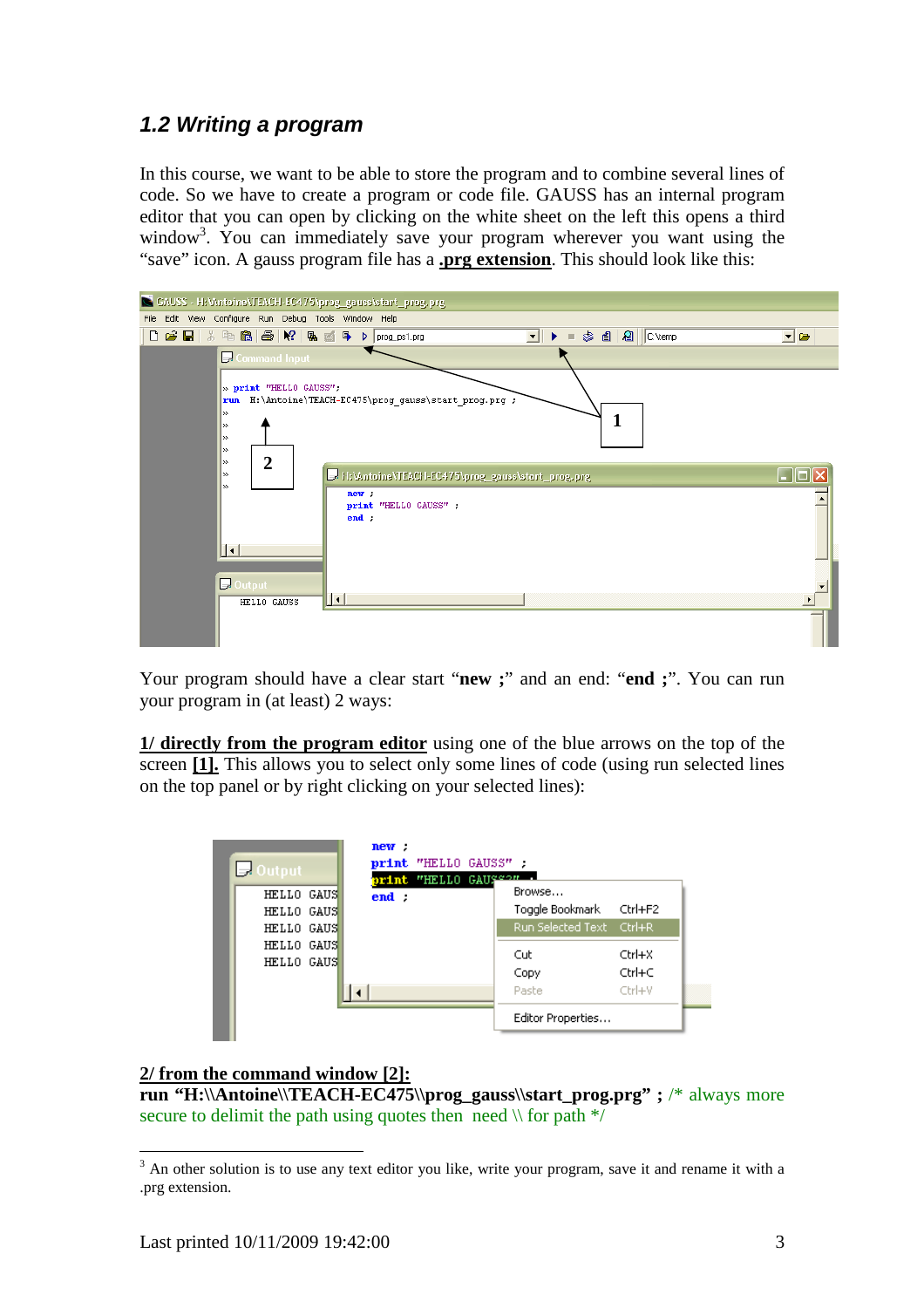The output windows may also return you many error codes. For example if I try to run:

```
print "HELLO GAUSS ; /* bad programming */
```
I obtain: (0) : error G0097 : String not closed

The first number inside the parenthesis corresponds to the line of your program where the mistake occurs. As you can see **you can and should include comments in your gauss programs**. This can be done using:

- 1.  $/*$  this is a comment  $*/$
- 2. @ this is a comment @
- 3. /\* this is a very long Comment \*/

I prefer the first one which is valid in many other statistical and econometric software. You can type long comments on several lines as in example 3.

The GAUSS program editor also supports many keystroke shortcuts. Among those:

- 1. CTRL-X delete the selected text
- 2. CTRL-R execute the selected block of commands

It is also very helpful to use the option that **displays the lines' indices** (right click under editor's properties).

# **2. Loading data**

Once we know how to create a program, the second step for econometrics is to be able to access the data. This depends on the way you have access to them. I detail three cases: text-files, GAUSS files and creating your own matrices for simulation in part 3. I assume that you may convert all other data formats in either a GAUSS or text file. At LSE, this can be done in a straightforward way by STATTRANSFER which you can find on the LSE network under *programs \\ statistics \\ stattransfer9*.

# **2.1 Loading Ascii/text files**

Here I load a data set of 12 observations and 5 variables:

| 1,00000<br>2.00000<br>3,00000<br>4.00000<br>5,00000<br>6.00000<br>7.00000 | $00$ new ;<br>01 load data[12,5]="H:\\Antoine\\TEACH-EC475\\data\\loading ex.txt" ;<br>02 $print$ data ;<br>$03$ end : | H:\Antoine\TEACH-EC475\prog_gauss\gauss_input.prg |                         |                        |
|---------------------------------------------------------------------------|------------------------------------------------------------------------------------------------------------------------|---------------------------------------------------|-------------------------|------------------------|
| 8.00000                                                                   |                                                                                                                        |                                                   |                         |                        |
| 9.0000000<br>10 000000                                                    | 100.00000<br>100 00000                                                                                                 | 0.28872709<br>0 29932229                          | 1.0000000<br>n nggagaan | $+DEN$<br>$+$ D $FM$   |
|                                                                           | Command Input                                                                                                          |                                                   |                         |                        |
| $\gg$<br>l ss                                                             | run "H:\\Antoine\\TEACH-EC475\\prog_gauss\\gauss_input.prg" ;                                                          |                                                   |                         | Bad display<br>of text |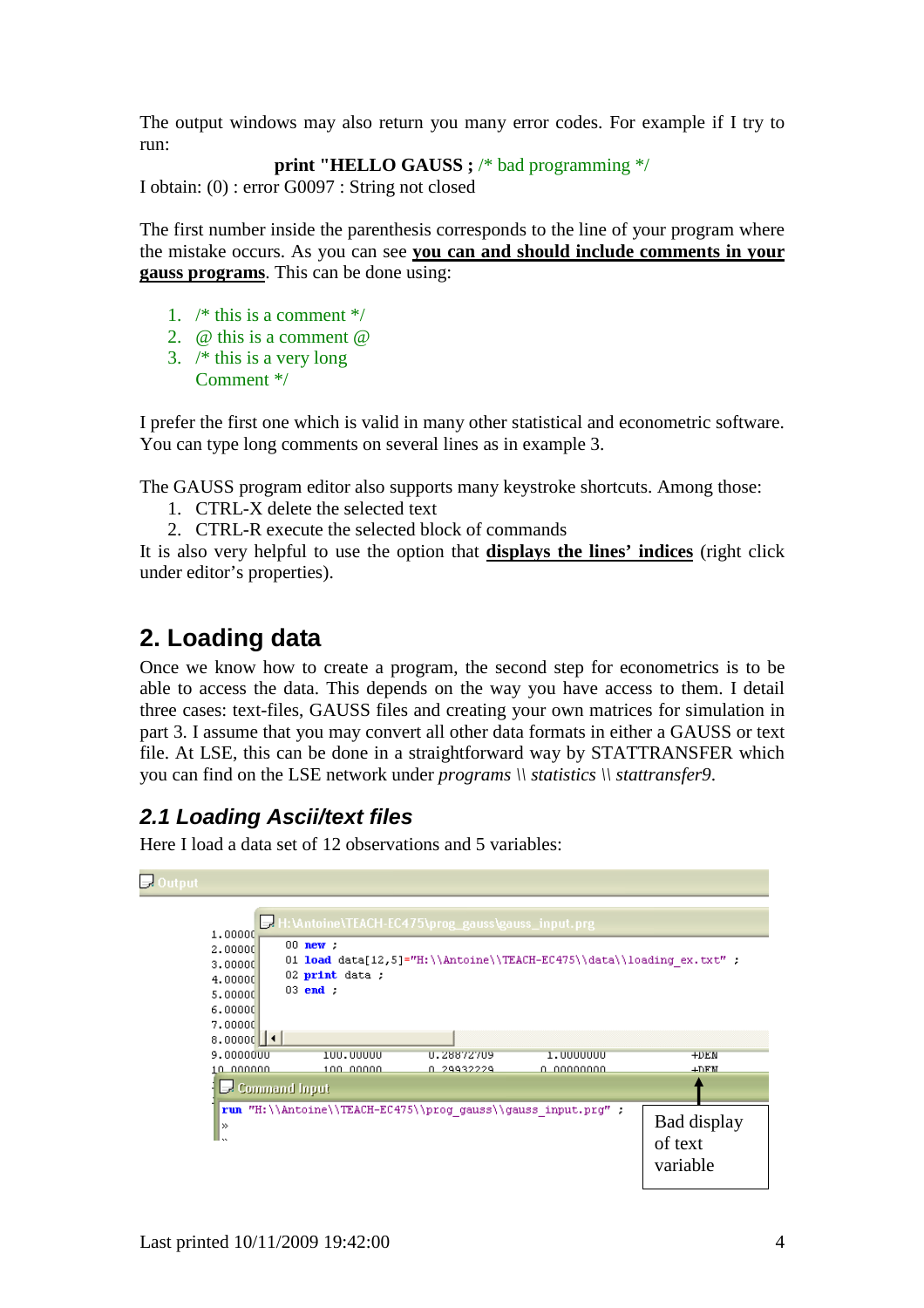This creates a 12\*5 matrix called data (see part 3 on matrix). We could have proceed in two steps which may be useful if we are unsure about the size or quality of our data.

#### **new ;**

**load data[]="H:\\Antoine\\TEACH-EC475\\data\\loading\_ex.txt" ; /\* load the data** as a column vector \*/ **print data ;** /\* display the small dataset loaded in the output \*/ **data1=reshape(data,12,5) ;<sup>4</sup> print data1 ;** /\* display the reshaped matrix \*/ **print \$data1[.,5] ;** /\* display properly the last column of names \*/ **end ;** 

Rk1: **data1[.,5]** selects all the rows of data1 and only column 5. Rk2: GAUSS truncates text variables to 8 characters. Eg. XXXYYYZZZ becomes XXXYYYZZ.

A last important thing is to be able to assign variables' names to the elements of your created matrices. This can be done by creating a GAUSS file from the original data:

Let vnames=X1 X2 X3 X4 XNAME ; /\* vnames is a variable containing var names \*/

**Outname="H:\\Antoine\\TEACH-EC475\\data\\ex1" ; /\* this creates the name of** the new data set ex1 stored at the required path \*/

**Create outfile=** $\alpha$ **outname with**  $\alpha$ **vnames,0,8 ;**  $\alpha$ **<sup>\*</sup> this creates and opens the data set** with outname=ex1 and variables' names in vnames, 0 sets the # of columns to correspond to # of var in vnames, 8 corresponds to the highest storage precision available \*/

**Nrows=Writer(outfile,data1) ;** /\* this writes the created matrix data1 into the specified outfile and stores the number of writted rows into nrows \*/

**Print nrows ;; print "nrows written to the data" ;** /\* check!! The :; instead of ; specifies that you want the next thing printed on the same line \*/

Why is this useful? Now suppose we want to see the last column of our data. A first solution is:

**print \$data1[.,5] ;** 

 $\overline{a}$ 

This clearly depends on the way the data are stored and if you are not careful, this can cause a large number of mistakes. So instead of using the column number (5) to index the program, we want to use the variable name (XNAME).

**print \$data1[.,ixname] ;** /\* note the i for index before xname \*/

This will not work! Before we can actually do that we need to open our created GAUSS data set ex1 as explained in the next paragraph.

<sup>&</sup>lt;sup>4</sup> This assumes we know both the number of observations and number of variables. If we know only that the data has 5 variables, we could use: **data1=reshape(data,nrows(data)/5,5) ;** see the matrix part of the handout for details.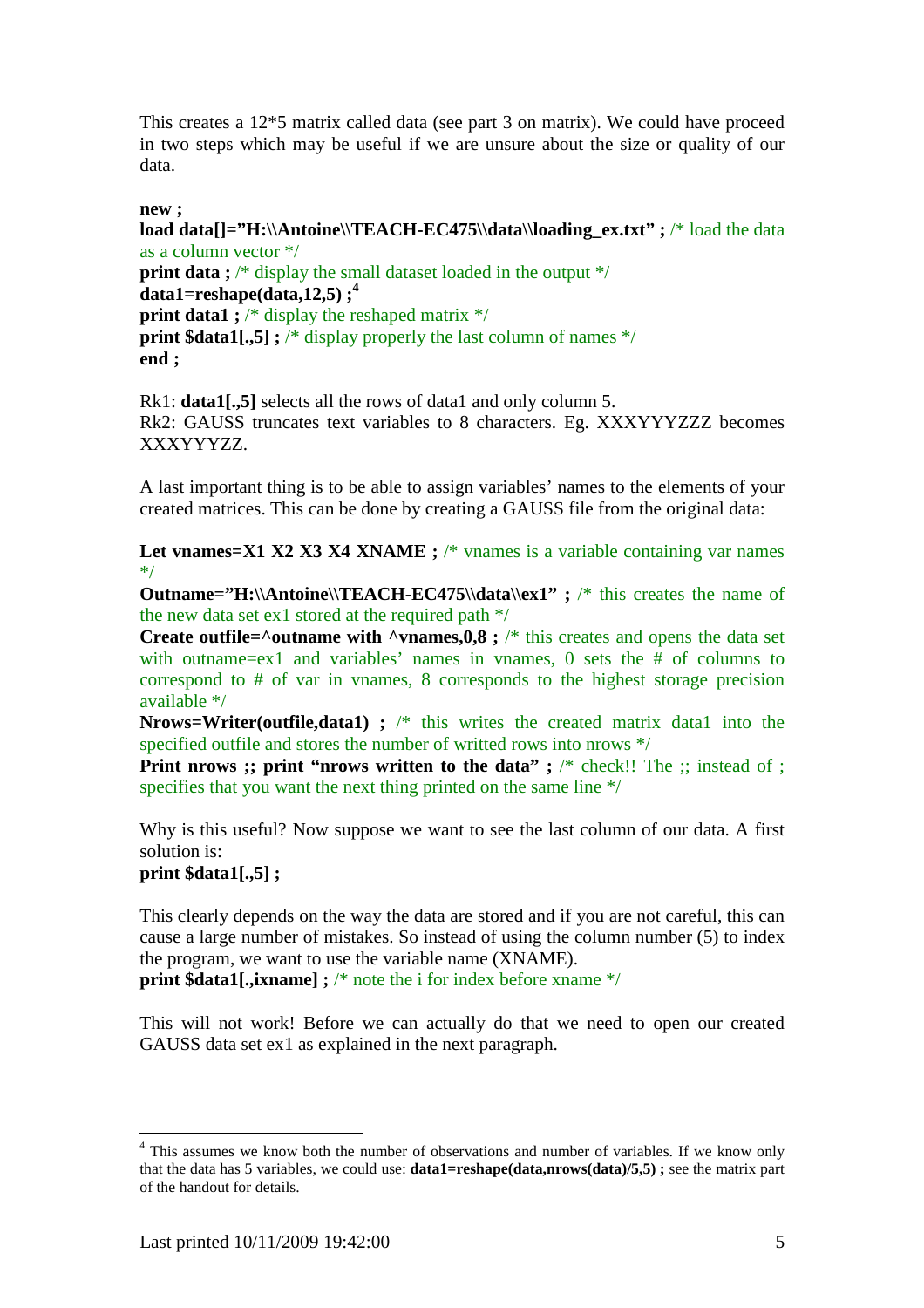# **2.2 Loading Gauss files**

Gauss data files come in pairs (at least if you are using windows on your computer). The two parts are:

- 1. .dat the matrix of the data
- 2. .dht the list of the names of the variables

Loading a data in GAUSS takes also two steps:

- 1. opening the data
- 2. reading the data in an appropriate matrix!

Here is an example from PS1:

**new ;** 

**CLOSEALL ;** /\* this closes all datasets previously opened \*/ **filename="H:\\Antoine\\TEACH-EC475\\data\\lqdata" ;**  $\frac{1}{2}$  the double backward slashes are needed to specify the path within the quotes  $\frac{1}{2}$ /\* creates a string macro filename \*/ /\* the name of the storage file is lqdata  $*/$ /\* gauss stores the data into 2 parts .dat=matrix, .dht=var names  $*/$ **open input=^filename FOR UPDATE VARINDXI ;** /\* opens the dataset \*/ **data=READR(input,ROWSF(input)) ;** /\* reads it into some matrix called data \*/  $/*$  rowsf(input) specify we want the S observations.  $*/$ /\* It can be changed for 10, 100 etc.  $*/$ **vnames=getname(filename) ;** /\* takes the names of the variables \*/ **end ;** 

**Rk1:** you may want to have a look at the variables' names which are stored in a column vector. You may ask GAUSS to print the matrix using print:

#### **Print vnames ;**

This does not give you the right answer as GAUSS does not recognize you stored character instead of numerical data in vnames. To correct for this use: **Print \$vnames ;** 

**Rk2:** the file does not look very good with capitalized and un-capitalized words but this does not matter as GAUSS "interprets" READR in the same way as readr or even REadR. GAUSS is **not case-sensitive**.

**Rk3:** The general syntax for OPEN is:

#### *handle=fileName* **FOR** *mode* **VARINDXI** *offset ;*

The *mode* is either READ, APPEND, or UPDATE. If the mode is omitted, GAUSS defaults to READ. If READ is chosen, updating the file is not allowed. Choosing APPEND means that data can only be appended to the file; the existing content cannot be read. UPDATE allows reading and writing.

The *offset* scalar option shifts all these indexes by a scalar and so is useful if the data is to be concatenated horizontally to another matrix or dataset. However, usually it can be left out.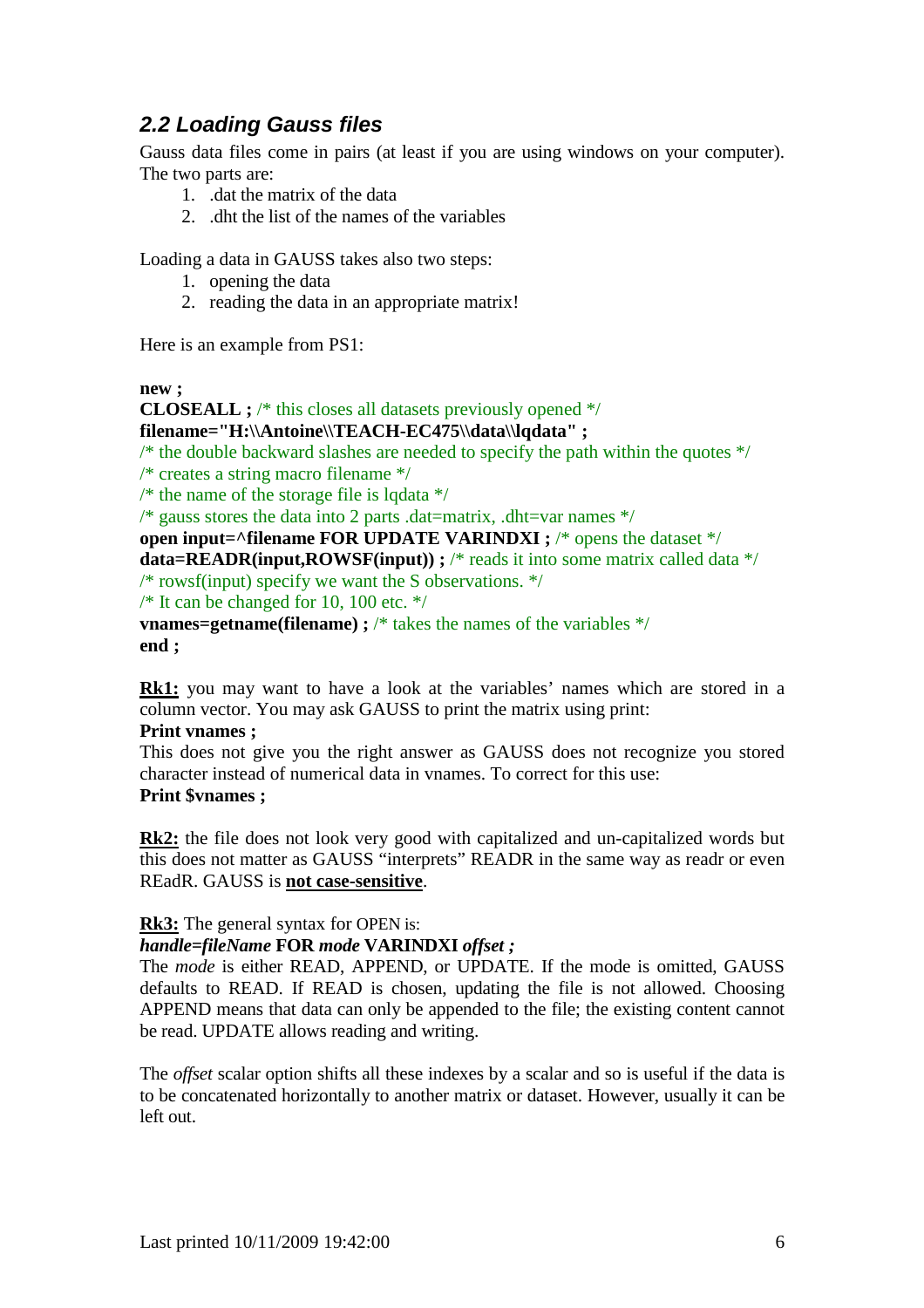# **2.3 Closing and saving files**

You can close a dataset using: **Close dataset ; Close dataset1 dataset2 datasetn ;** 

You can save the content of a matrix into a GAUSS dataset using:

#### **Export=saved(matrix,dataset,vnames) ;**

Suppose the matrix is  $N*K$ . Then vnames has to be  $K*1$ . If dataset is null or 0, the data set name will be temp.dat. If vnames is a null or 0, the variable names will begin with "X" and be numbered 1 to K. The output data type is double precision. Export is a created variabole taking value 1 if the export is successful.

```
Let x={1 2,2.0000001 4.0000000000000000000000001} ;
Let xnames={"X1","X2"} ; 
Export=saved(x,"H:\\Antoine\\TEACH-EC475\\data\\example",xnames) ; 
if export==0 ; 
"the export is unsuccessful" ; 
else ; 
"the export is successful" ; 
endif ;
```
# **3. Matrix manipulations**

### **3.1. Creating and deleting matrices**

**a) Fixed values matrices**

**A=zeros(10,3);** /\* creates a matrix of 0s 10 rows  $*$  3 columns  $*/$ **I=eye(10) ;** /\* creates an identity matrix  $10*10*$ **B=ones(5,12) ;** /\* creates a matrix of 1s 5 rows  $*$  12 columns  $*/$ **C=seqa**( $\textit{start}, \textit{inc}, n$ ) ; /\* creates an additive column vector sequence of increment inc, starting at C1=start, C2=start+inc... and containing n values  $*/$ **D=seqm** (*start,inc,n*)  $\rightarrow$  /\* creates a multiplicative vector sequence as seqa \*/

To save memory space inside a program you can clear some variables. That is set their contents to a 0 scalar. **clear B ;** It may seems strange that you are not able to delete the variables themselves. This can only be done at the start of a program using **new ;** or **delete all ;**. **Delete all ;** has the same impact as writing **new ;** at the start of your program. It clears every existing references. To keep tracks on things you may want to know what are the variables you created and their characteristics. You need to type:

**Show all ;** /\* for all the variables \*/ **Show/m all ;** /\* for all the matrices only \*/ **Show A ;** /\* if interested in the var A \*/ **Show var\***; /\* for all the variables starting with var \*/

The user can also create a matrix using constants with the **LET** command: **LET x=1 2 3 4 ;** /\* column vector  $*/$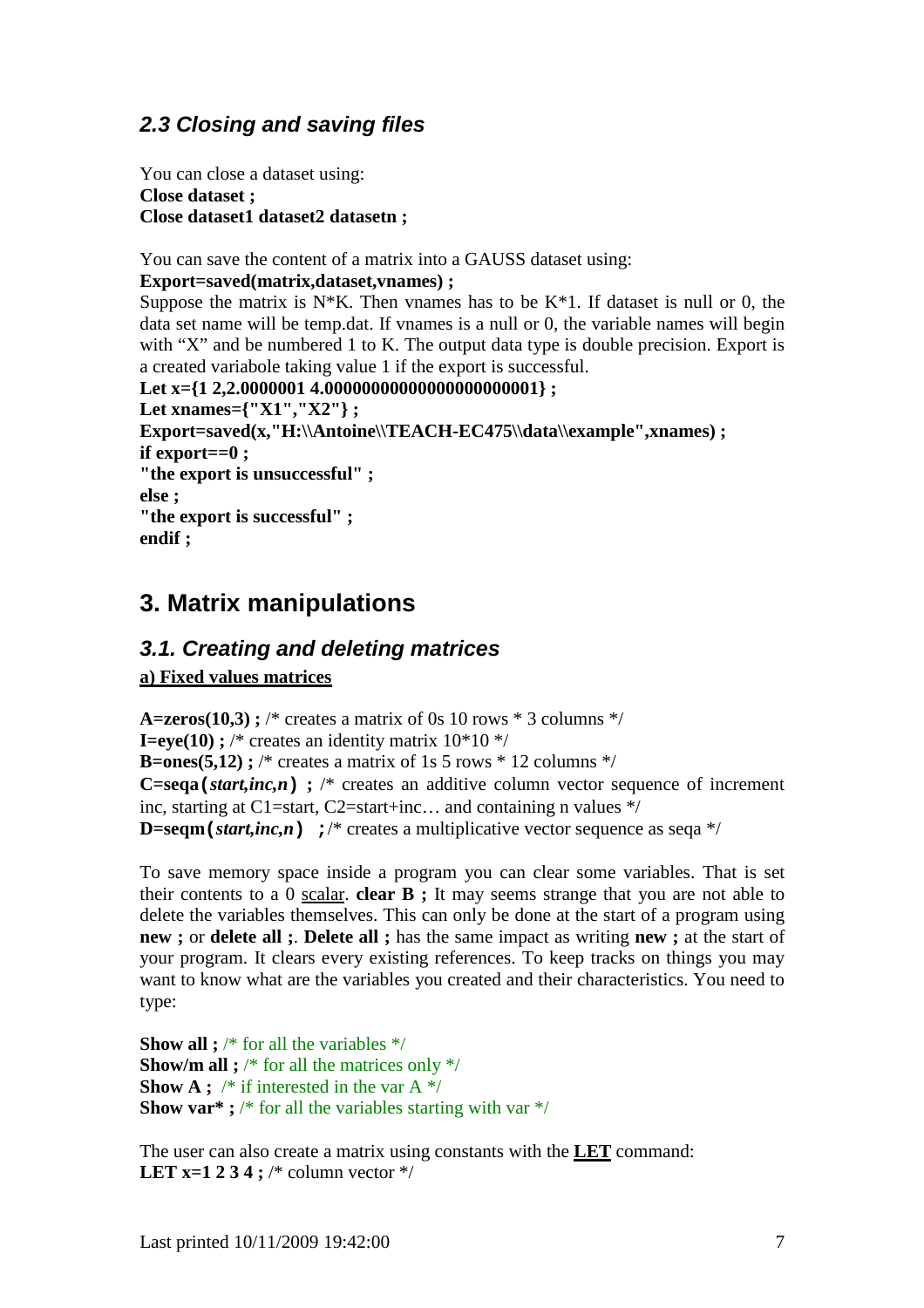**LET x=1,2,3,4 ;** /\* as before \*/ **LET x=1 2.3.4 :** /\* as before! \*/ **LET x={1 2 3 4} ;** /\* row vector \*/ **LET M={1 2, 3 4} ;** /\* 2\*2 matrix with  $1^{\text{st}}$  row 1 2 \*/ **LET M[2,3]=1 2 3 4 5 6 ;** /\* 2\*3 matrix with 1<sup>st</sup> row 1 2 3\*/ **LET M[2,3]=1, 2, 3, 4, 5, 6**; /\* 2\*3 matrix with  $1<sup>st</sup>$  row 1 2 3\*/ **LET M[2,3]= 6 ;** /\* 2\*3 matrix with all entries= $6$  \*/

#### **b) "Random" matrices**

**N=RNDN(10.3)** ; /\* creates a 10<sup>\*</sup>3 matrix of independent pseudo random draws of a  $N(0,1)$  \*/

**S=1**; N1=RNDNS(10,3,S); /\* creates a 10\*3 matrix of independent pseudo random draws of a  $N(0,1)$  with a given seed  $S=1^*/$ 

**U=UNDN(10,3)**; /\* creates a 10<sup>\*</sup>3 matrix of independent pseudo random draws of a Uniform  $(0,1)$  \*/

**S=12 ; U1=UNDNS(10,3,S) ;** /\* creates a 10\*3 matrix of independent pseudo random draws of a Uniform  $(0,1)$  with a given seed  $S=12^*/$ 

**Rk:** the seed has to be an integer and allows you to repeat the same simulations.

#### **Creating a vector of correlated random draws (B) from a normal random vector**   $N(0, V)$  can be done using the Cholesky decomposition of the matrix V. With S the lower triangular matrix of the decomposition such that  $V = S*S'$ , if U is a random vector N(0, Ik), then B=S\*U has the required distribution  $N(0, S^*Ik^*S' = V)$ . However as GAUSS returns the upper triangular Cholesky matrix, we have to adjust so that:

**LET V={1 0.99,0.99 1} ; SI=chol(V)'**;  $/*$  SI is Cholesky lower triangular V1/2 in some textbooks  $*/$ **print V ; print Sl ; Seed=101 ; U=rndns(2,100,Seed) ;**   $B = SI*U$ ; **G=U|B ;** /\* vertical concatenation for comparison \*/ **print /\* U|B \*/;** /\* the second series of draws B1, B2 has values of B1 very close to B<sub>2</sub> at each draw, while U<sub>1</sub> and U<sub>2</sub> are unrelated  $*/$ **print G ;** 

**Rk:** Creating a GAUSS data-set from GAUSS generated matrices can be done in the same way as converting the matrix created from a text file into a GAUSS file (see part 2.1).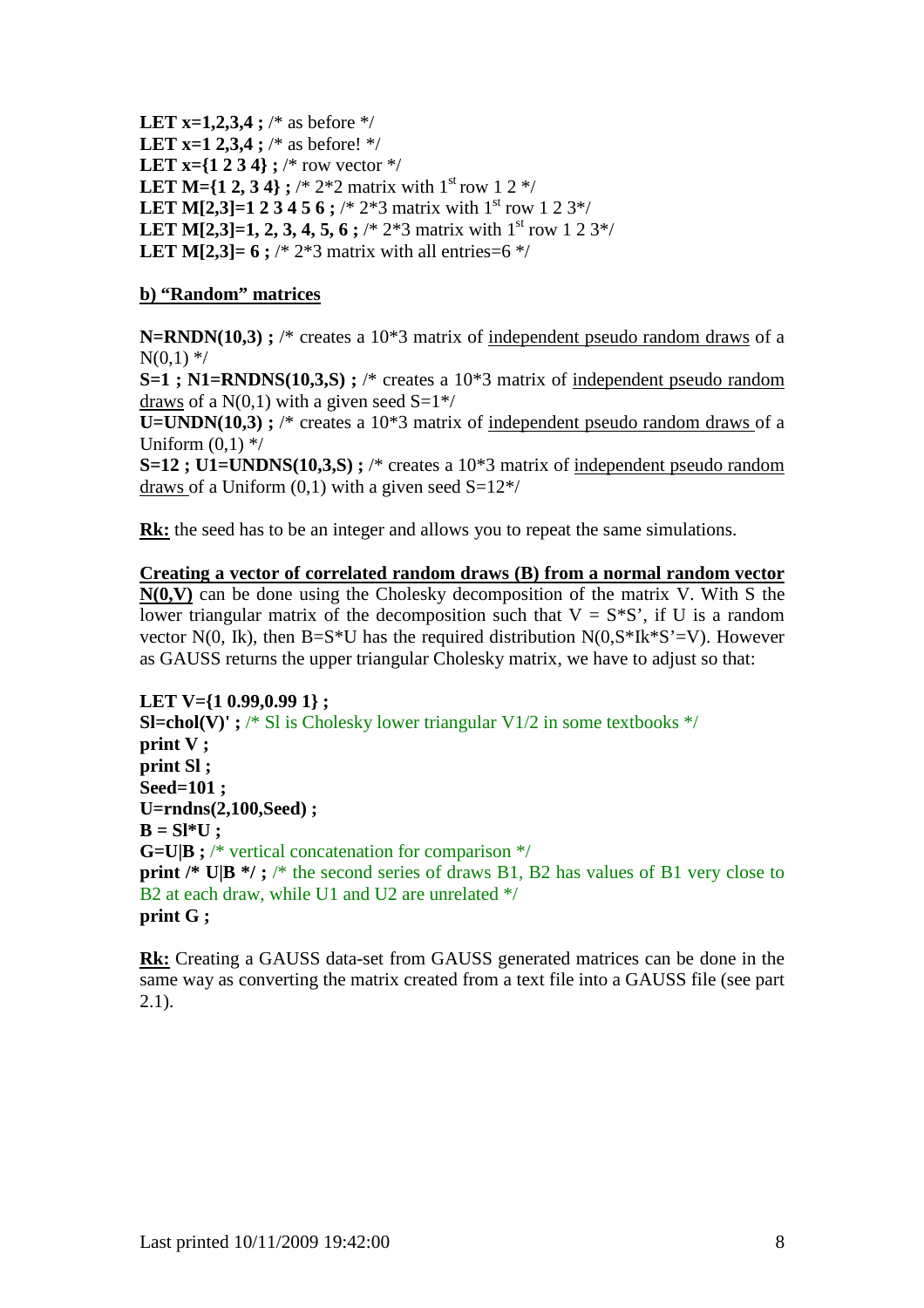# **3.2. Operations on matrices<sup>5</sup>**

#### **a) Referencing matrices**

This works in the same way for rows and columns:

**g=mat[r1:r2,c1:c2] ;** /\* gives you rows r1 to r2 and col c1 to c2 of the matrix mat \*/ **g=mat[r,c1:c2] ;** /\* gives you row r and columns c1 to c2 of the matrix mat \*/ **g=mat[r,c1 c2 c3];** /\* gives you row r and columns c1, c2, c3 of the matrix mat \*/ **g=mat[.,c1:c2] ;** /\* gives you all the rows and columns r1 to r2 of the matrix mat \*/

#### **b) Simple operations**

**C=A\*B ;** /\* product \*/ **C=A' ;** /\* transpose \*/

Rk: Computing Z=X'X seems quite useful but GAUSS has an in built routines that is much faster:

**Z=MOMENT(X,0)**; /\* returns X'X ignoring missing values (1 or 2 instead of 0 delete them) \*/

**C=inv(A) ;** /\* inverse \*/ **C=invpd(A) ;** /\* inverse of a pos def matrix eg.  $X'X$  \*/ **D=diag(A)**; /\* diagonal of  $A$  \*/  $D=det(A)$  ; /\* det of A \*/ **D=rank(A)** ; /\* rank of A  $*$ / **C=cols(A) ;** /\* cols of A  $*$ / **R=rows(A)** ; /\* rows of A \*/ **E=eig(A) ;** /\* eigenvalues of A  $*$ /

Pi is pi approx. 3.1415927.  $\wedge$  is exponentiation ! is factorial % is modulo division

**C=A|B ;** /\* vertical concatenation of A and B \*/ **C=A~B ;** /\* horizontal concatenation of A and B \*/

**C=meanc(A) ;** /\* returns a column vector of the column mean of A  $*$ / **Rk: Maxc(), Minc(),Sumc(), stdc()** and **median()** do the same for the related operations.

**C=A.\*.B ;** /\* Kronecker product of A and B \*/

 $C=Vec(A)$ ; /\* returns the column vector of the stacked columns below one another \*/ **C=Vech(A) ;** /\* takes the lower triangular part of a symmetric matrix in a column vector \*/

**Su=Chol(V) ;** /\* returns the upper triangular part of the cholesky decomp  $V = Su'Su * /$ 

 $\overline{a}$ 

<sup>&</sup>lt;sup>5</sup> For a more extensive list by topics see: http://www.timberlake.co.uk/software/gauss/400fns.pdf or the index of GAUSS help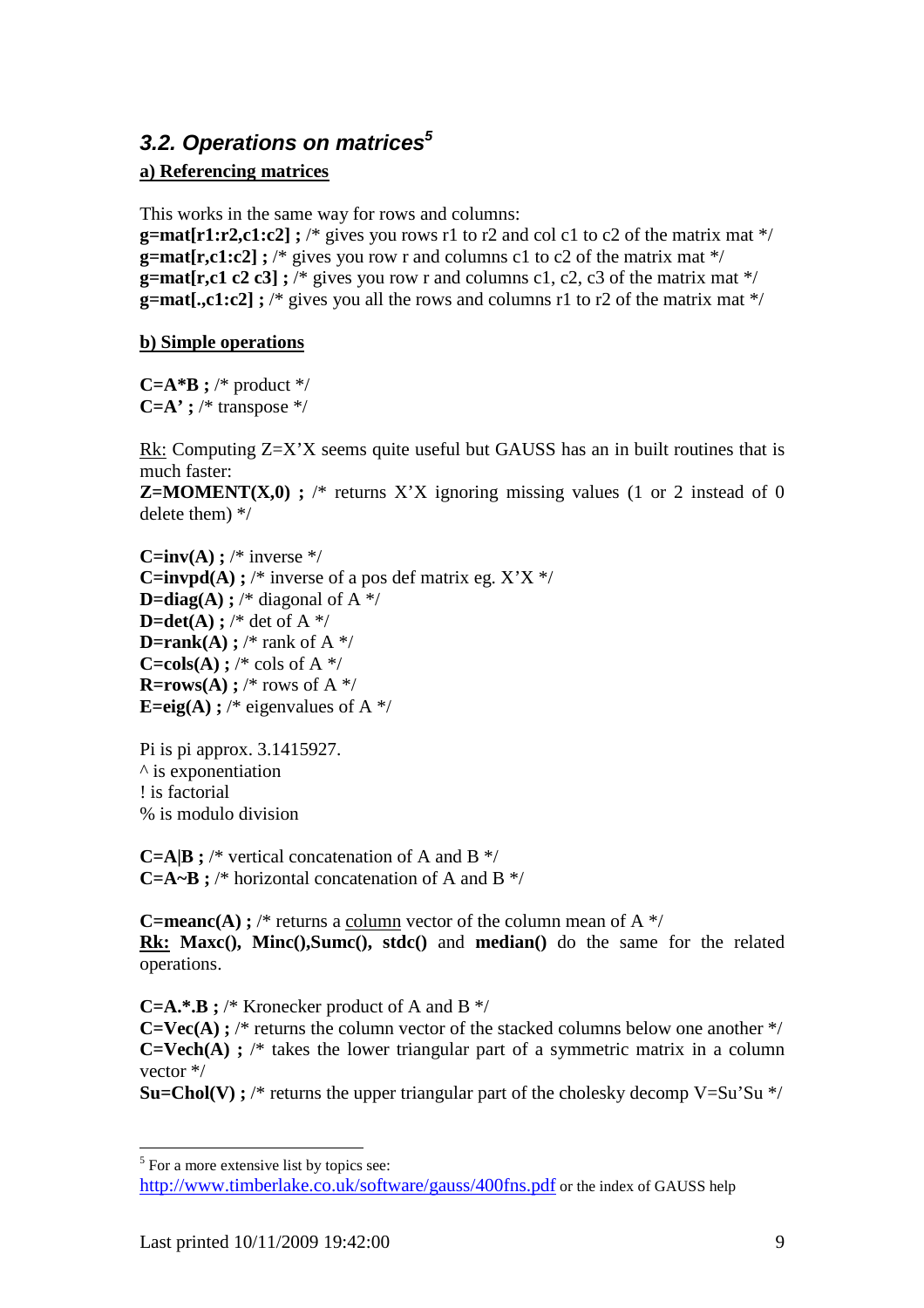It is also possible to sort a matrix with respect to a particular column (**sortc** for numeric values or **sortcc** for character values) or a group of columns (**sortmc**). The following illustrates the ranking of the values in GAUSS:

**Let X={2 2 5 "E", . 1 6 "b", 2 1 3 "c", 3 2 7 "B", 4 3 8 "D"} ;** 

**let mask=1 1 1 0 ;** /\* we define the columns of the matrix as num (1) or char (0) \*/

**printfmt(X, mask') ;** /\* we print the matrix of char and num values  $*/$ 

**X1=sortc(X,1) ;** /\* we sort wrt 1<sup>st</sup> column which contains numeric values \*/

**X2=sortcc(X,4) :** /\* we sort wrt  $4<sup>th</sup>$  column which contains char. values \*/

**printfmt(X1, mask') ;** /\* missing values are considered as arbitrarily small \*/

**printfmt(X2, mask')**; /\* GAUSS considers All capitalized letters as smaller as the un capitalized ones \*/

**let sorter=1 2 ;** /\* we plan to sort the matrix wrt columns 1 2 of num. values \*/

**X3=sortmc(X,sorter) ; printfmt(X3, mask') ;** 

**let sorter=1 -4 ;** /\* we plan to sort the matrix wrt columns 1 4 of num. values and char. Values so we had a – before the  $4*/$ 

**X4=sortmc(X,sorter) ; printfmt(X4, mask') ;** 

#### **c) Operations element by element**

**C=sqrt(A) ;** /\* returns sqrt(aij) other functions are ln, log, exp, cos, sin  $*/$ 

**C=A^2 ;** /\* returns aij^2 \*/

**C=A./B** ; /\* returns aij/bij it works also with B a vector and gives a matrix aij/bi  $*/$ **C=A.\*B**; /\* returns aij\*bij it works also with B a vector and gives a matrix aij\*bi \*/ Rk In general you can use the usual symbol but with a dot to do element by element operation. Eg. A.^B gives aij^bij.

**C=A-3 ;** /\* returns aij-3 \*/ **C=A+3**; /\* returns aij+3 \*/ **C=A\*3 ;** /\* returns aii\*3 \*/ **C=A/3 ;** /\* returns aij/3  $*$ /

#### **d) Relational and logical operators**

 $=$  or EQ for equality ( this is different from A=5 where A is assigned value 5)  $\ell$  or NEQ for not equal > or GT for greater than >= or GE for greater or equal than < or LT for lower than  $\leq$  or LE for lower or equal than

GAUSS returns 1 if a statement is TRUE and 0 if FALSE. You can combine statement using logical operators:

NOT Statement 1 Statement1 AND statement2 Statement1 OR statement2 Statement1 XOR statement2 (one, or the other, but not both)

Eg. **LET V={1 0.8,0.8 1} ;**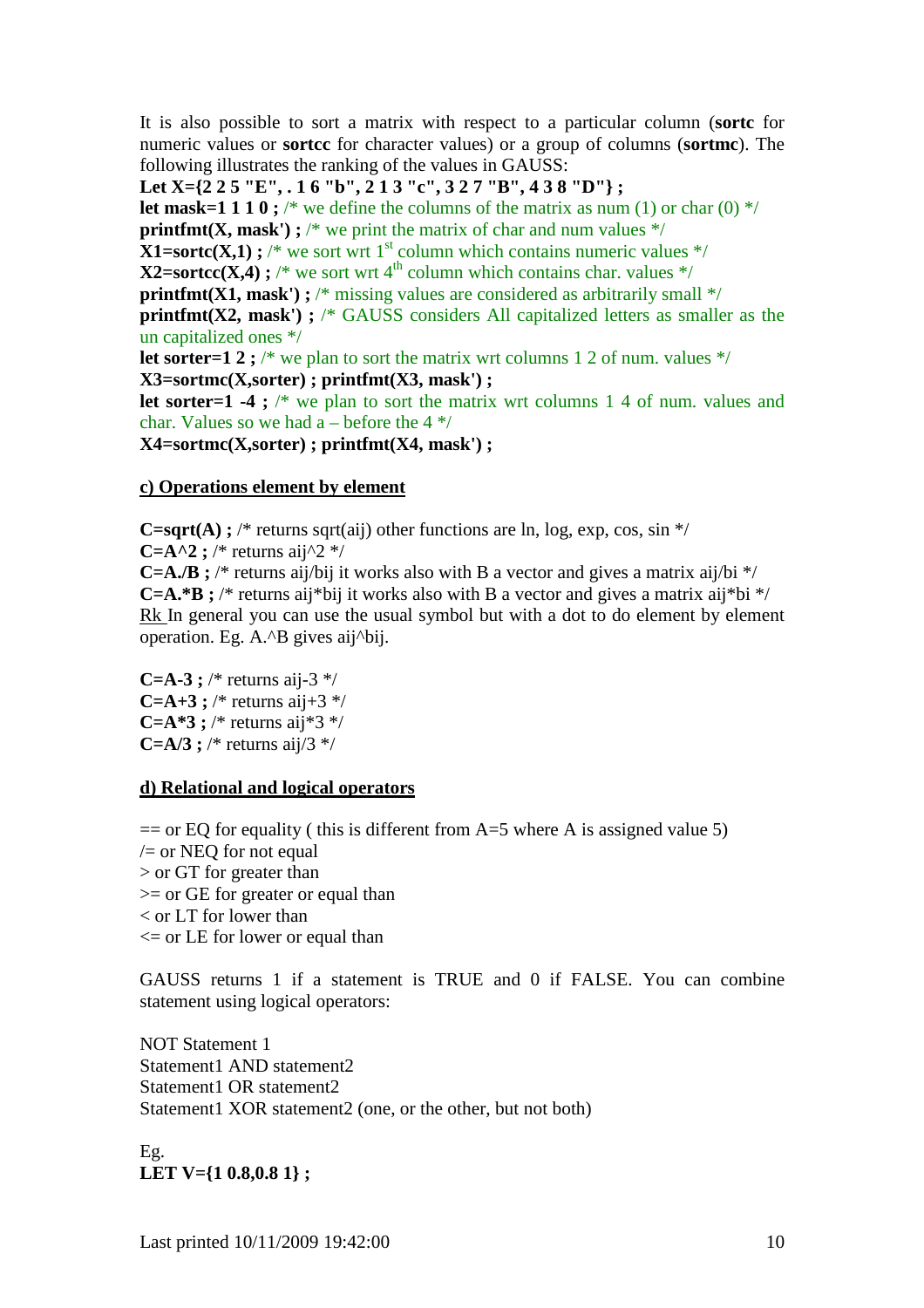#### **LET V1={1 0.7,0.8 1} ; C=V.==V1**;  $\frac{1}{2}$  this check element by element the == of the 2 matrices  $\frac{1}{2}$  / **Print C ;**  This returns: 1.0000000 0.0000000 1.0000000 1.0000000

In numerical computations, it is useful to be more tolerant on the meaning of  $==$ . There is always some elements of rounding. You can set yourself the comparison with some tolerance level or use the **fuzzy comparison operators** of GAUSS. This corresponds to the usual operators with a prefix F (eg EQ is now FEQ). This can also be use for element by element comparison using the prefix DOTF (eg. DOTFEQ).

Eg. **A=1\*10^(-15) ; B=1\*10^(-16) ; TOL=1\*10^(-15) ;**   $C=A==B$ : **CT=A GE B-TOL AND A LE B+TOL ;** /\* this uses the logical operator AND !! \*/ **fcmptol=10^(-15) ;** /\* set the tolerance limit of gauss to  $10<sup>^</sup>$ -15 this is the default value for the fuzzy comparison operators \*/ **CTG=FEQ(A,B) ; Print C ;; Print CT ;; Print CTG ;**  Returns : 0.00000000 1.0000000 1.0000000

# **4. Procedures**

### **4.1. Writing and using a procedure (PROC ENDP)**

A procedure is a sub-program which will help you doing repeated tasks inside the same program. It has a number of inputs or arguments and can return several outputs. A simple procedure may have only one argument. For example, we can create a procedure that multiplies X' by X and return the determinant of this matrix.

 $proc(1)=detpd(X)$ ; /\* (1) is the number of returned outputs \*/ **local Y** ; <sup>\*</sup> note that you have to write down the local var you are using in your proc this can be done in several steps as here or using: local Y,  $X$ ; \*/ **local Z ; Y=X'\*X ;** /\* may be faster to use =MOMENT(X,0) \*/ **Z=det(Y) ; retp(Z)**;  $\frac{1}{2}$  specifies the output of the proc  $\frac{1}{2}$ **endp ; /\* note the syntax proc(#arg)=func() ; endp ;\*/** 

**X=ones(5,2) ;** /\* let's test the process  $*/$  $d0=detpd(X)$  ; **print "the det of X'X is" ;; print d0 ;** 

Returns: the det of  $X'X$  is  $0.00000000$ If I now define: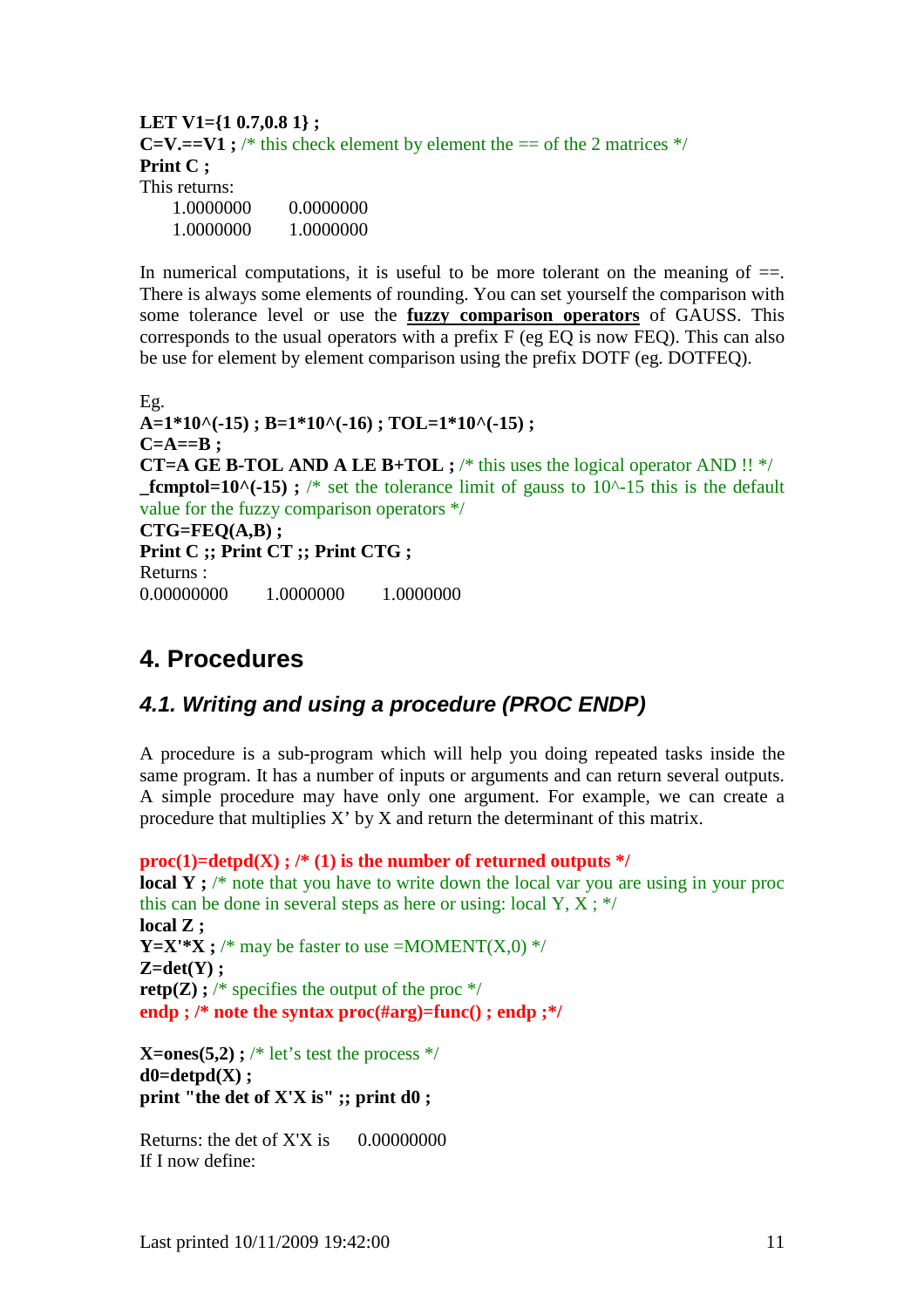#### $X=eye(2)$ ;  $d0=depth(X)$ ; print "the det of  $X'X$  is"; print  $d0$ ;

This returns: the det of  $X'X$  is  $1.0000000$ A procedure can be much more complicated having several arguments and several outputs. The general syntax is:

**PROC (#** *outParams***) =** *ProcName ( inParam1, inParam2,... inParamN***) ; LOCAL** *locVar1* **; … LOCAL** *locVarN* **; …** 

**RETP (***outParam1, outParam2, ... outParamN***) ; ENDP ;** 

You can then have access to the results using (for example): **{o1,o2,…oN}=** *ProcName ( inParam1, inParam2,... inParamN***) ;**  This allows to save the results of the procedure into matrices o1 to on that you can use later on. You could also use:

**Call** *ProcName ( inParam1, inParam2,... inParamN***) ;** 

**Call** allows procedures to be called when you do not need the return values (o1 to on). This is especially useful if a function produces printed output (ols for example).

### **4.2. Some existing procedures (OLS, DSTAT)**

GAUSS has a built-in OLS procedure:

**{vnam,m,b,stb,var,stddev,sig,cx,rsq,res,dwstat}=ols(0,y,x) ;** /\* see help OLS \*/ And a command giving some basic descriptive statistics. **{vnam,mean,var,std,min,max,valid,mis} = dstat(dataset,vars);** 

# **5. Looping (DO UNTIL, DO WHILE)**

There are two main equivalent statements:

*doSomething***;** *doSomething***; ENDO; ENDO;** 

 **DO WHILE** *condition***; DO UNTIL** *condition***;** 

```
Eg. 
X=0 ; I=0 ; 
DO WHILE I LE 5 ; /* LE is used for \lt = // could use DO UNTIL I==5*/
X=X+I ; 
I=I+1:
ENDO ; 
Print "X=" ;; print X ;
Returns the sum of the integers from 1 to 5, 15.
```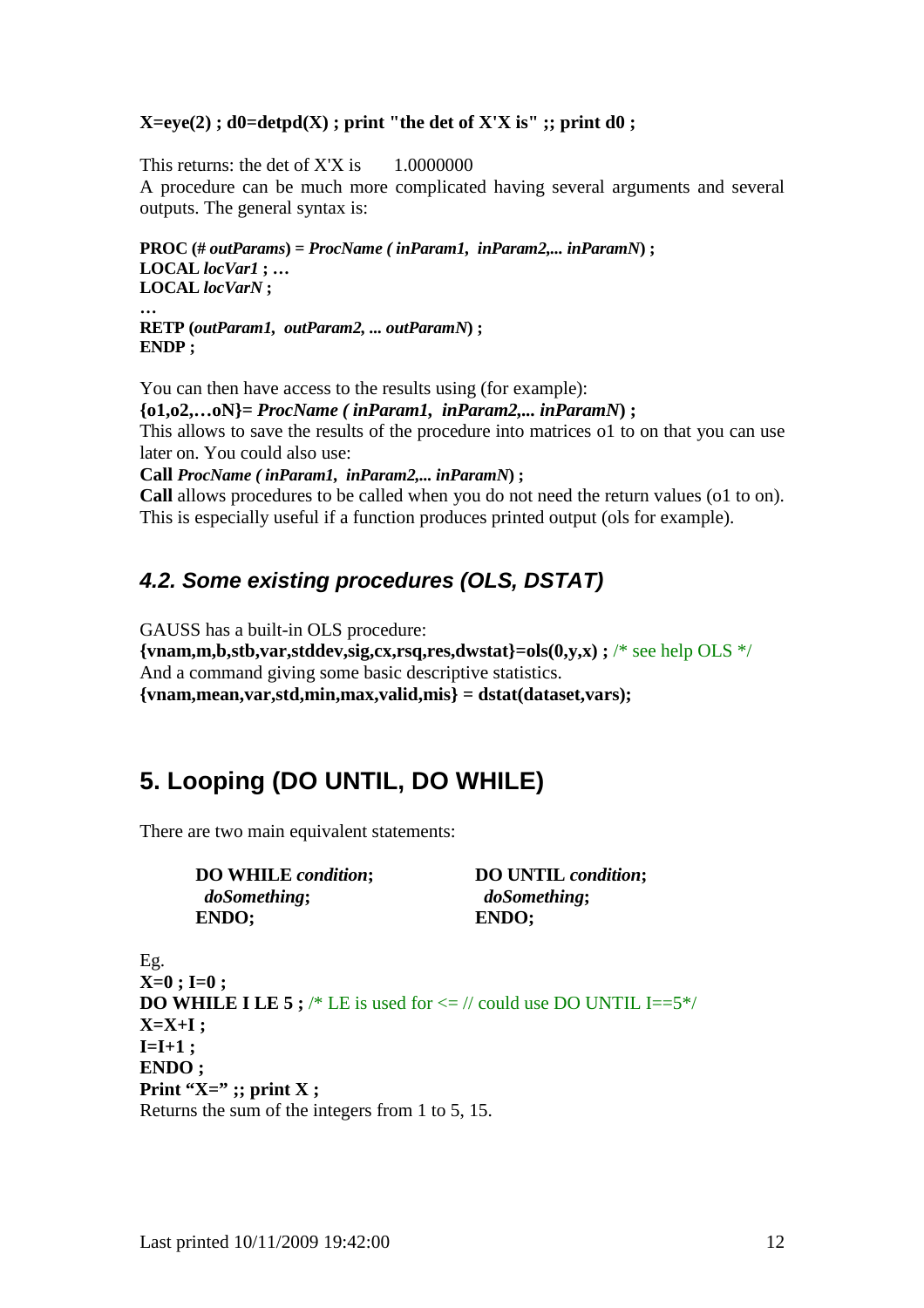# **6. Branching (IF ELSE ELSEIF…)**

The syntax of the IF statement is:

```
IF condition1 ; 
doSomething1 ; 
ELSEIF condition2 ; 
doSomething2 ; 
ELSEIF condition3 ; 
ELSE ; 
  doSomething4 ; 
ENDIF ;
```
An example in PS1 is to check that the explanatory variables include a constant:

```
LET X={1 2 3, 1 4 5, 1 6 2} ; 
z=0 ; 
i=1 ; 
\bf{d}o while \bf{i} \leq \bf{cols}(\bf{x}) ;
if minc(x[.,i])==maxc(x[.,i]) ; /* check col I min= col I max */
  if minc(x[.,i])==1 ; /* check col I min= 1 */
   z=z+1 ; 
   else ; 
   z=z+0 ; 
  endif ; /* rk we could have use AND rather than imbricate 2 ifs conditions*/
else ; 
z=z+0 ; 
endif ; 
i=i+1 ; 
endo ; 
if z>0 ; print "THERE IS A CONSTANT" ; 
else ; print "NO CONSTANT" ; 
endif ;
```
# **7. Printing, saving and storing your results**

# **7.1. Printing (PRINT, FORMAT)**

As we have already seen we can print matrices and strings inside GAUSS output. Print in the basis of all the printing we have done. To summarize:

```
print "THERE IS A CONSTANT" ; 
let varnames= {"X1" "X2" "X3"} ;
print $varnames : /* returns X1 X2 X3 */
let x="WORD" ; 
print $x ;; /* ;; means print the next output at same level */
let x2=2 ; 
print x2; /* need separate print statements as as soon as $, the text option, is used, it
is used for the remaining part of the print statement */
```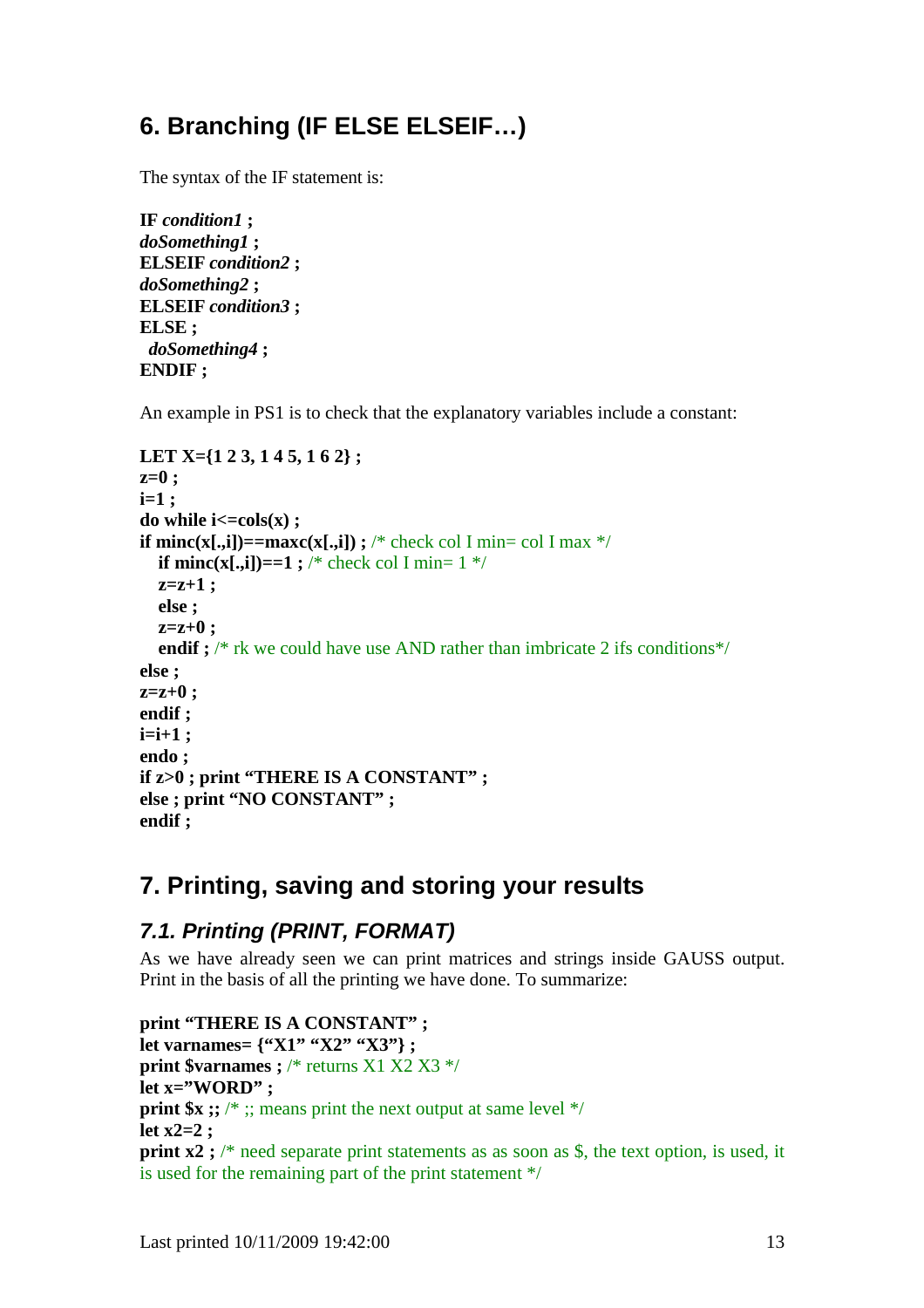#### **print x2 \$x ;**

**format** allows to define new options to print your results, such as the precision of the decimals. Eg.

**x=6.888889999 ; format /RD 6, 0; print x ;;** /\* use rd=right justified numbers  $6.0$ = with 6 spaces for the number and 0 for decimals \*/

**format /RD 6, 12; print x ;; format /RDC 6, 5;** /\* rdC the delimiter between numbers is a comma \*/ print **x**; prints: 7 6.888889999000 6.88889,

### **7.2. More on printing (PRINTFM, PRINTFMT)**

**Printfmt(x,mask)** allows to print matrices containing both columns of characters values and numerical values. Mask is a row vector of 0 (if the ith column is character) and 1 otherwise. If X is a  $N*K$  matrix then the MASK has to be a  $1*K$  vector.

Let x={"A" 1, "B" 2}; **Let mask={0 1} ; Printfmt(x,mask) ;**  Returns: A 1 **B** 2

**Printfm(x,mask,fmt)** allows you to combine this feature with more precise definitions of the formatting of each columns. Suppose that X is a NxK matrix.

Then the **Mask** is a 1\*K vector containing ones and zeros which is used to specify whether the particular column is to be printed as a string (0) or numeric (1) value. With printfm the mask can also be a NxK matrix specifying if each element of the matrix is character or numeric.

The **Fmt** matrix is a Kx3 or 1x3 matrix where each row specifies the format for the respective column of x. The **fmt** contains 3 pieces of information: the format string, the width of the column  $(\leq 80)$  and the precision  $(\leq 17)$ .

This can be best seen in an example.

#### **Let x={"A" 1.5 0.7501221, "B" 2.35 0.60015, "C" 4.21 4.4899} ;**

Then using **printfmt** will not help to correctly display the difference in precision in the last two rows.

```
Let mask={0 1 1} ;
```
**Printfmt(x,mask) ;** 

```
Let fmt={"-*.*s" 88, /* first column format */
```

```
"*.*lf " 9 2, /* second column format */
```
**"\*.\*If "97};** /\* third column format \*/

**Printfm(x,mask,fmt) ;** 

Returns with printfmt:

| A                           |                | 1.5  | 0.7501221 |  |  |  |
|-----------------------------|----------------|------|-----------|--|--|--|
| B                           |                | 2.35 | 0.60015   |  |  |  |
| $\mathcal{C}_{\mathcal{C}}$ |                | 4.21 | 4.4899    |  |  |  |
| Or with printfm:            |                |      |           |  |  |  |
| A                           | 1.50 0.7501221 |      |           |  |  |  |
| B                           | 2.35 0.6001500 |      |           |  |  |  |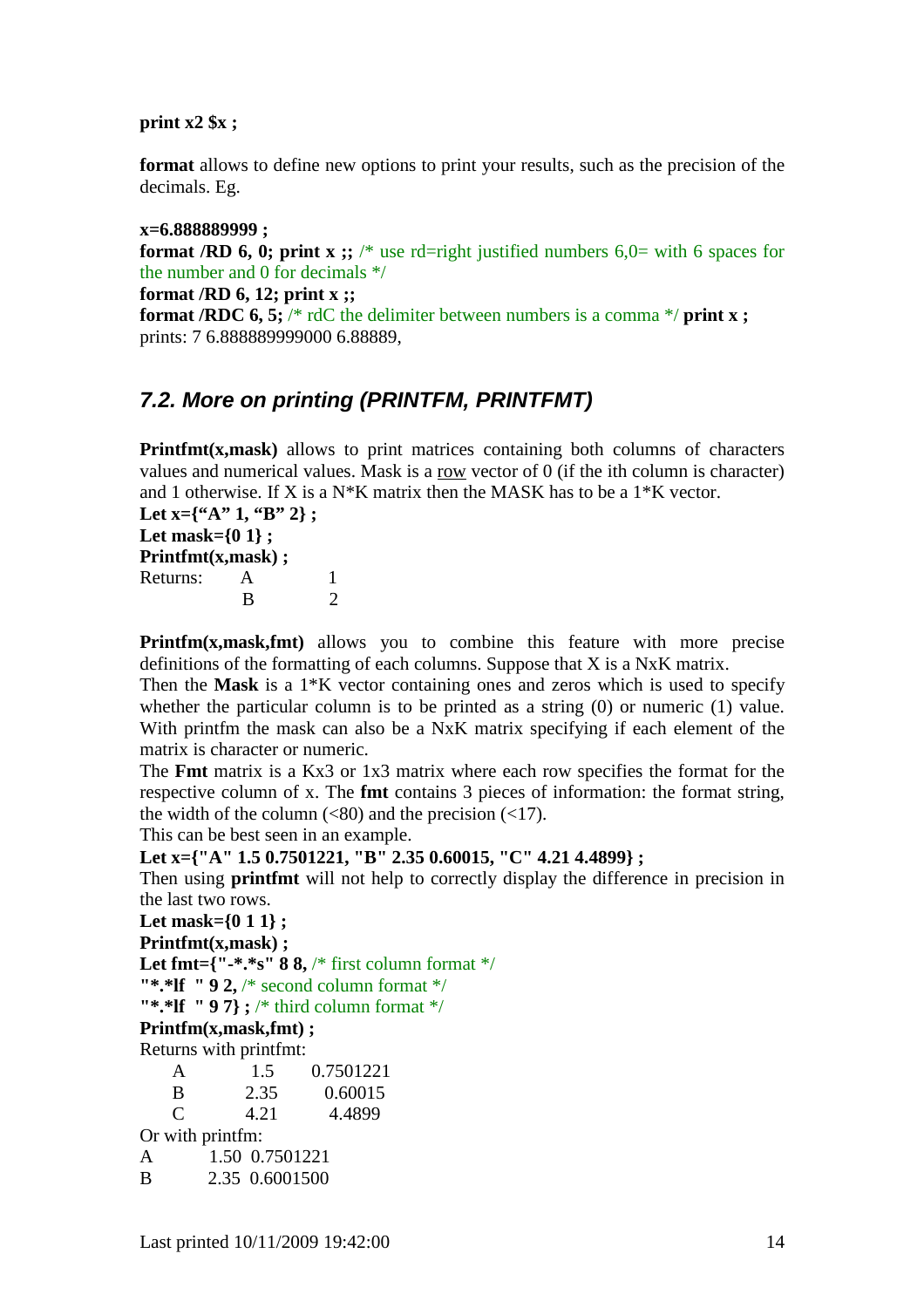#### C 4.21 4.4899000

The following example defines all the elements in the matrix and do not proceed column by column. For example, this may be useful if the first row of the matrix contains the columns' names.

```
Let x={"VAR" "EST" "SE", "A" 1.5 0.7501221, "B" 2.35 0.60015, "C" 4.21 
4.4899} ; 
Let mask={0 0 0, 0 1 1, 0 1 1, 0 1 1};
Let fmt={"-*.*lg " 8 8, /* first column format */
"*.*lf " 16 3, /* second column format */ 
"*.*If " 16 7} ; /* third column format */
Printfm(x,mask,fmt) ; 
Returns: 
VAR EST SE
A 1.500 0.7501221 
B 2.350 0.6001500 
C = 4.210 + 4.4899000
```
# **7.3. Saving the output of your results (OUTPUT)**

You can decide to save the results of your output in a text file. Eg.

**Output file= "H:\\Antoine\\TEACH-**

**EC475\\prog\_gauss\\gauss\_outputs\\output1.txt"**  $ON$  **; /\* this opens the text file to** store the results \*/

**A={1 2 3} ; print A ;** 

**Output off ;** /\* this closes the text file to store the results \*/

**Output on ;** /\* this reopens the last the text file used to store the results and appends the current results to the past ones \*/

#### **Output file= "H:\\Antoine\\TEACH-**

**EC475\\prog\_gauss\\gauss\_outputs\\output1.txt" on ; /\* Reopens the text file with** the correct path if several output are used to store the results (on=append the new results to past ones) \*/

**Output file= "H:\\Antoine\\TEACH-**

**EC475\\prog\_gauss\\gauss\_outputs\\output1.txt" reset ; /\* Reopens the last the** desired text file used to store the results, clears it and reuses it to store the new results \*/

**Output off ;** /\* this closes the text file to store the results \*/

A useful option is the length of the displayed lines in the output if we have matrices with a large number of columns and/or if we use a very precise format to display our results. This can be changed using:

#### **OUTWITDTH** *#char* **;**

The #char has to be between 2 and 256 and the default value is 80.

### **7.4. Keeping track of time and dates**

To keep a record of the date the following variables and functions are useful: